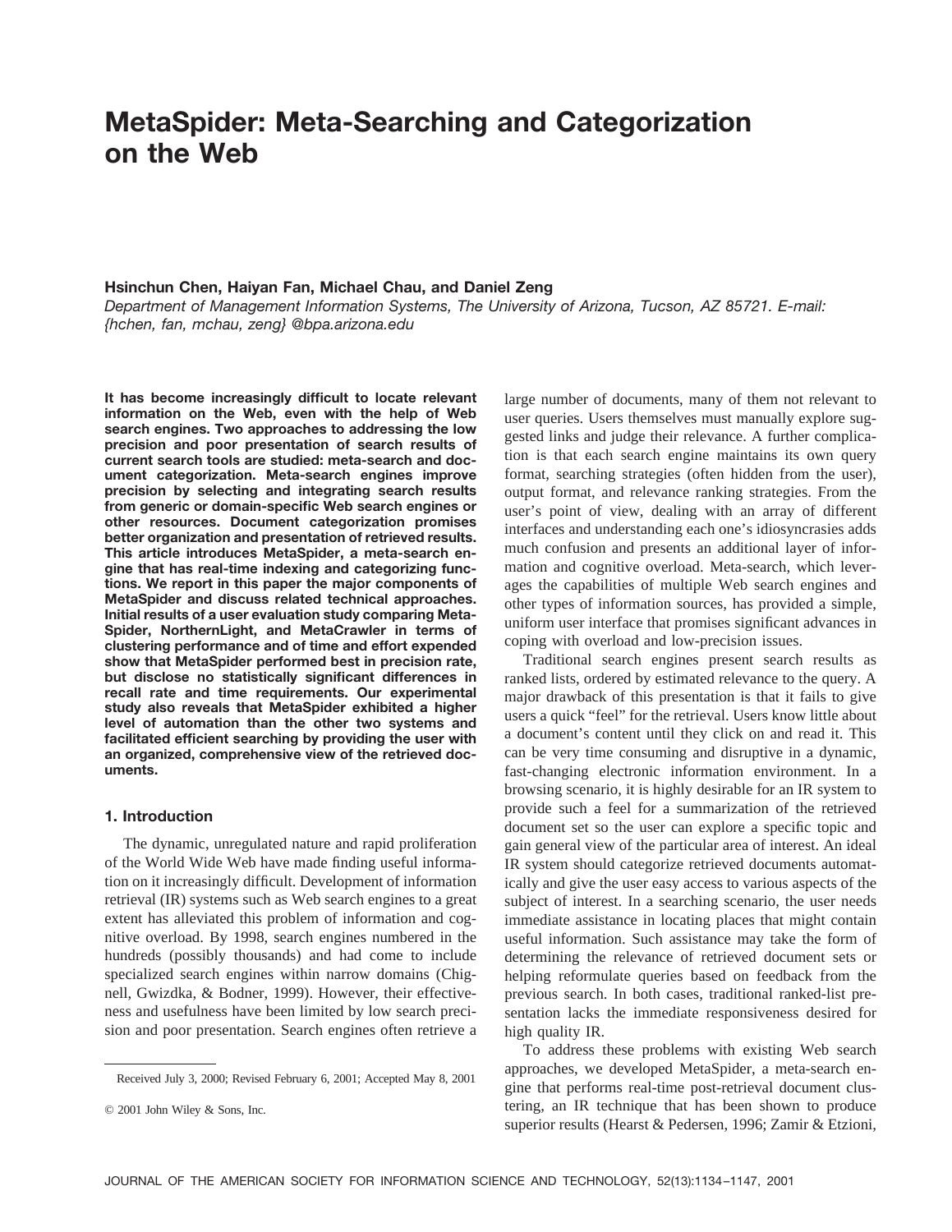1999). The main strength of MetaSpider is that it combines meta-search and categorization in an integrated manner, differentiating itself from all other meta-search or document analysis tools available on the Web. Our goal is to aid users in interfacing with multiple search engines, gaining an overview of the retrieved documents, quickly sifting through noise, and locating useful information.

One major component of our research is evaluation of the proposed integrated approach. The existing IR evaluation methodology based on precision and recall measured by the relevancy of the retrieval documents is suitable for traditional retrieval, in which an IR system is used to help the user answer a specific query (e.g., Leighton & Srivastava, 1999). Nevertheless, many users also want to understand the context and various aspects of the topic of interest and to identify major relevant themes. For these tasks, new measures and an evaluation framework are called for. In this paper, we describe in details such an evaluation framework developed to study the effectiveness of MetaSpider, and report initial findings of a user study guided by this metric.

The article starts with a brief review of related fields. Section 2.1 discusses using meta-search engines to increase precision. Section 2.2 presents different clustering paradigms and existing post-retrieval document clustering visualization techniques. Section 2.3 brings in an important dimension of IR, the evaluation of IR systems. In section 3, the architectural design and major components of MetaSpider are illustrated. Section 4 discusses the evaluation framework of the user study, and section 5 reports and discusses the findings of the user experiments. Finally, in section 6, we summarize our research contributions and discuss future work.

# **2. Related Work**

MetaSpider provides both meta-search and post-retrieval clustering functionality. In this section, we review literature in both areas. Since user evaluation constitutes a significant portion of our research, we also present a brief review of IR system evaluation.

## *2.1 Meta-Search*

Empirical studies show that every Web search engine returns a different set of documents for the same query. In addition, each search engine maintains its own query formats and freshness criteria. For example, some search engines claim to be able to do *natural language processing*, some support Boolean logic and scope limitation, and others do not. Various ranking algorithms utilized by search engines to decide in which order the retrieved documents will be presented to the user make the results even more disparate. The idiosyncrasies and diversity of existing search engines have left bewildered users having to sift through piles of information.

Selberg and Etzioni (1995) suggested that by relying solely on one search engine, users could miss over 77% of

the references they would find most relevant because no single search engine is likely to return more than 45% of relevant results. A study by NEC Research Institute drew some similar conclusions, revealing an alarming fact about Internet search engines: they cannot keep up with the net's dynamic growth, and each search engine covers only about 16% of the total Web sites (Lawrence & Giles, 1999).

The emergence of meta-search engines provides a credible resolution of divergence by triangulating output from several engines to arrive at relevant results. By sending queries to multiple search engines and collating only the highest-ranking subset of the returns from each, meta-search engines can greatly improve search results.

Meta-search engines vary widely in their combination of primary search engines, query formation, results processing, and display. For example, SavvySearch (www.savvysearch. com) supports up to 100 engines and allows the searcher to customize a selection of engines in which to search and in what order. Users can then save the customized selection for future use. Some meta-search engines may simply be "mega engines" that run long lists of general or topic-specific search engines. An example is Beaucoup Search Engine (www.beaucoup.com/engines.html), which offers the user only an assemblage of boxes; users have to enter each of its 14 search engines separately (Garman, 1999). Some recent meta-search engines put the user in control of results by allowing him or her subjectively to filter and rate results rather than relying on generic relevance rating. Satyam Spark Solutions' SearchPad 1.6 is reported to have this interactive feature (Morgan, 1999). Besides the Web, some more recent systems also search other parts of the Internet such as Usenet, newswires, FTP, business news, quotes, weather, white and yellow pages, etc. Dogpile (www. dogpile.com) is an illustration of this type of system. In terms of content, there are general meta-search engines as well as those that feature specific subject categories. For instance, BuildingOnline (www.buildingonline.com) specializes in searching in the building industry domain on the Web, and CollegeBot (www.collegebot.com) searches for educational resources.

Typically, a meta-search engine has to deal with the following set of issues: 1) It has to handle different query and output formats supported by underlying search engines. MetaCrawler (www.metacrawler.com) is an example of such catering to its primary search engine's syntax. 2) In addition to collating search results from various search services, a quality meta-search engine has to eliminate duplicate pages as well as poor, outdated pages. 3) Based on the returned results, a meta-search engine should be able to post-process and re-rank the results according to its own ranking criteria. 4) A meta-search engine should present a unified user interface that displays search results in an integrated and intuitive manner.

#### *2.2 Document Categorization and Visualization*

Manually browsing through Web pages to locate useful information can be mentally exhausting and time consum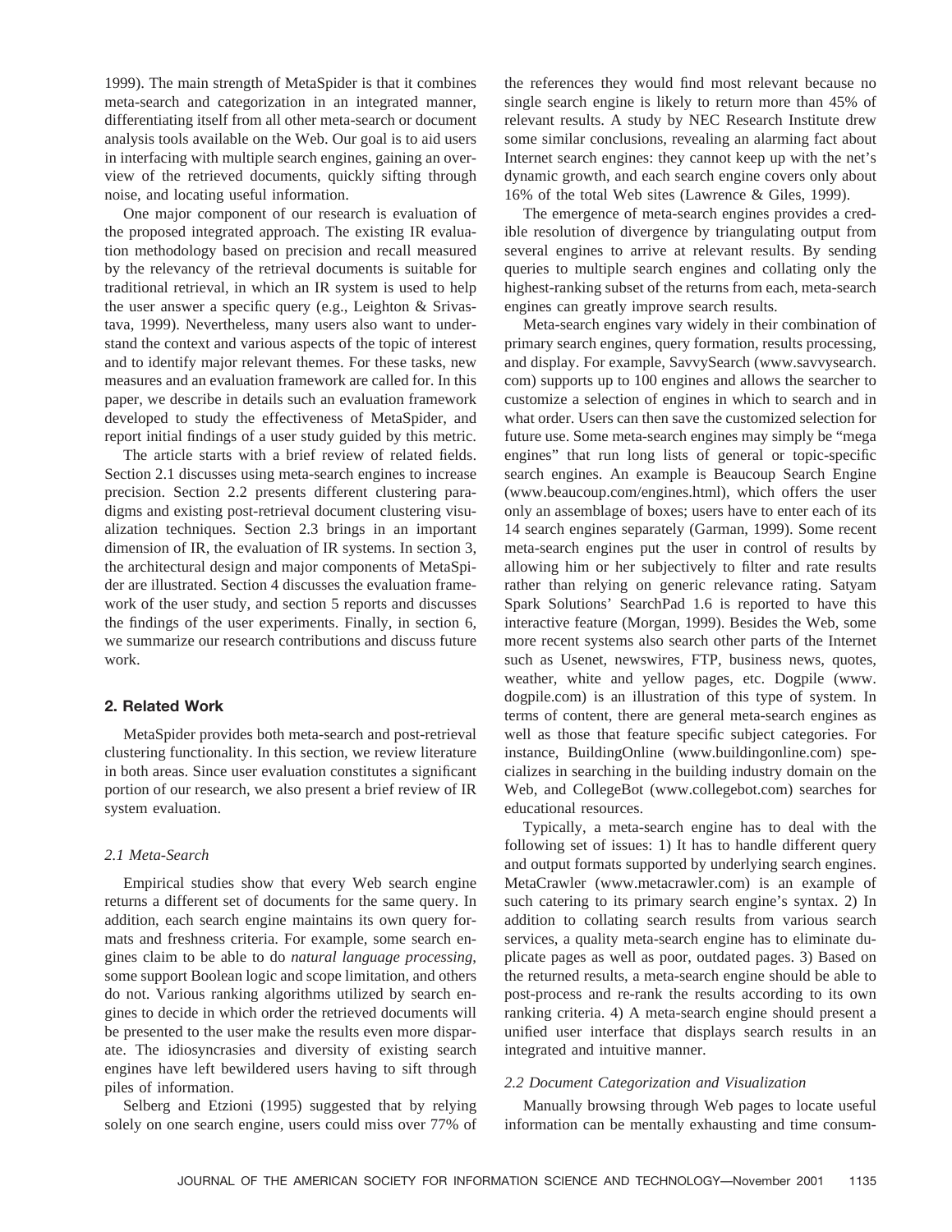ing. In order to address this problem, much research has been devoted to developing techniques and tools to analyze, categorize, and visualize large collections of Web pages, among other text documents.

Documents have to be indexed before they can be retrieved in response to any given user query. Many automatic indexing algorithms have been developed to extract key concepts from text, and it has been shown that automatic indexing is as effective as human indexing (Salton, 1986). One effective approach, the Arizona Noun Phraser (AZNP) developed by our research group, performs indexing based on meaningful noun phrases rather than mere keywords (Tolle & Chen, 2000).

Based on an index, categorization tools allow users to classify documents into different categories, which in turn can be visually presented to facilitate the elicitation of meaning and understanding. Categorization and visualization of search results in recent years has been shown to be a powerful post-retrieval document processing tool that can cluster similar documents into a category and present to the user the resulting clusters in an intuitive and sensible way. The use of categorization in IR is based on the cluster hypothesis: "closely associated documents tend to be relevant to the same requests" (Van Rijsbergen, 1979). Although categorization techniques and visualization metaphors vary vastly from system to system, the purported goals are the same: to help users better comprehend the returned documents, identify interesting documents more quickly, and gain a quick overview of the documents' contents.

Web document clustering techniques can be classified into two broad categories. The first approach aims to provide additional information about the retrieved documents and can be further broken down into three subcategories. The first of these is the query term's distribution; it shows how the retrieved documents relate to each of the terms used in the query and displays how the internal subtopic structure of the documents relates to the query (Veerasamy & Belkin, 1996; Hearst, 1995). The second subcategory focuses on predefined document attributes such as size, source, topic, or author. For instance, the Boston-based search engine NorthernLight (www.northernlight.com) organizes its retrieved documents in what is marketed as a "custom search folder." Such a folder is based on type (e.g., press release, current news, special collection), subject, language, or source (e.g., government site, educational site) following library science classification methods. Electric Library (www.elibrary.com) organizes documents according to "recurring themes" and is another example of an IR system using predefined document attributes. The third subcategory uses user-specified attributes to show how the retrieved documents relate to items such as query history, user profile, etc. (Zamir, 1998).

The second approach is based on interdocument similarities and attempts to reduce the multidimensional document space to a 2-D or 3-D space by aggregating similar documents under the same theme. It provides users with a quick overview of the whole collection, making it useful not only for browsing but also for searching, because once users find an interesting document or theme, they can easily locate useful information in the vicinity. Unlike attribute-based clustering, clustering based on interdocument similarities classifies documents without predefined categories. Category labels will be determined based on the keywords that appear in the documents collected. This approach usually includes some machine learning components. For example, the self-organizing map (SOM) approach classifies documents into different categories that are automatically defined on the fly using neural network algorithms (Kohonen, 1995). These categories then are mapped into different regions, given the similarity of the documents. Regions (each of which contains similar documents) that are conceptually related are located close to each other. Lin et al. were the first to apply this algorithm to document sets (Lin, Soergel, & Marchionini, 1991; Lin, 1997). Internet-based systems employing this algorithm include WEBSOM (Kohonen, 1997) and ET-MAP (Chen, Schufels, & Orwig, 1996).

# *2.3 IR System Evaluation Methodology*

Empirical evaluation of IR systems is critical, yet difficult to perform, partly because of the difficulty arising from the interplay of many variables such as the IR system, retrieval tasks, search topics, user sophistication, clustering methods, etc. In this section, we review recent evaluation methodologies that are relevant to this research.

Empirical evaluation looks for both quantitative data and qualitative data. Retrieval effectiveness (measured by search precision and recall) and efficiency (represented by time and effort expended) are the most commonly used criteria. Most IR system evaluations calculate precision and recall rate based on relevance (Leuski & Allan, 1999; Leuski, 1998; Leighton & Srivastava, 1999; Chignell et al., 1999; Chen, Houston, Sewell, & Schatz, 1998). Besides precision and recall, a categorization system can be evaluated on the basis of its usefulness as a browsing tool (Chen et al., 1998). Other measures, such as *term relevance* and *term association*, have also been used (Orwig, Chen, & Nunamaker, 1997). However, no previous studies have attempted to evaluate the combination of Web document retrieval and categorization.

Relevance-based evaluation is well suited to relevance retrieval, but since IR systems extend a tool exclusively designed for retrieving to accommodate an integrated information management environment, relevance-based evaluation become less applicable. Zamir & Etzioni (1999) take a different evaluation approach by analyzing the log file of the search engine and computing the number of documents clicked on by users. The assumption is that clicking on fewer documents in a given amount of time suggests that a better clustering functionality has been provided by the system. However, for many reasons, this is a very coarse measure. First, the number of clicks does not reflect how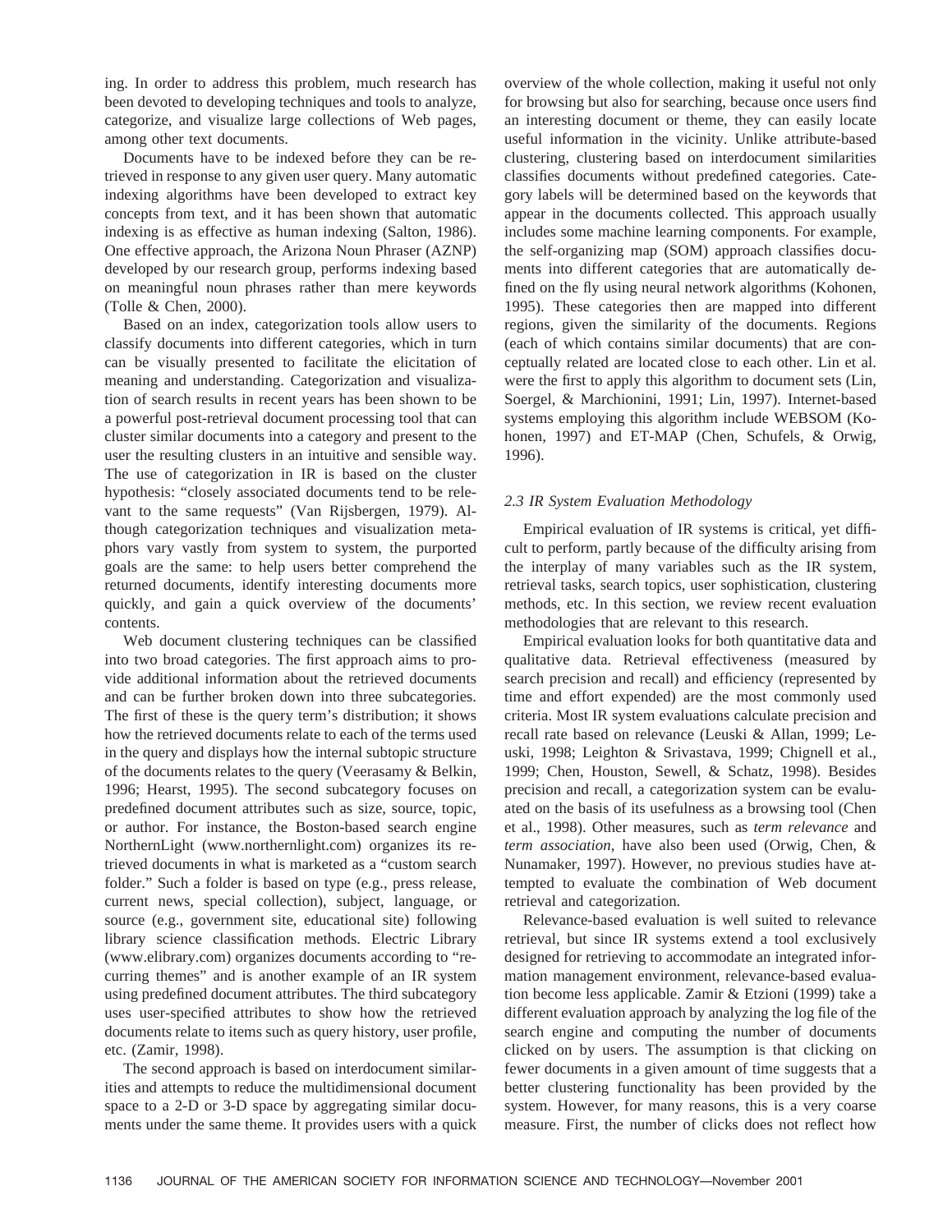

FIG. 1. MetaSpider architecture.

well the user actually understood the content of the retrieved documents. Second, fewer clicks do not necessarily imply high or low quality of the content of the documents. Third, uncertainty about user behavior also greatly calls into question the validity of this type of evaluation. Some users tend to click on many documents; others are more selective.

In addition to quantitative measures, qualitative data are also important to IR system evaluation. Qualitative data are ordinarily collected through recording users' "think aloud" protocols and through questionnaires. During typical experiments, subjects are encouraged explicitly to express their likes and dislikes concerning the system, as well as to give reasons behind their navigation choices. They are also asked to complete questionnaires regarding the experiment. Comments are usually recorded by the experimenters and later subjected to protocol analysis. In our research, we have used both qualitative and quantitative data for system evaluation.

## **3. MetaSpider System Architecture**

In this section, we present the architectural design of MetaSpider (as shown in Figure 1) and discuss in details each major component and related technical issues. We focus on MetaSpider both as a meta-search tool and as a document categorization tool.

We first provide a brief description of an example task that the user is trying to accomplish using MetaSpider. This task will be used to illustrate the user-system interaction and the functionalities of MetaSpider. In this example, the user is searching for Web pages that are relevant to both "health" and "computer terminals."

The major components of MetaSpider are: 1) user interface, 2) Internet searching, 3) fetching, 4) Noun Phraser, and 5) Self-Organizing Map (SOM). We discuss below each component and how these components relate to each other.

# *3.1 User Interface*

The user interface is primarily used to configure the settings for searching and fetching. The *Search* panel provides users with an array of key search engines (e.g., Alta-Vista, Infoseek, Lycos), as shown in Figure 2.

All six search engines have been selected by default. The system supports multiple search phrases. The relationship among these phrases can be defined as either *AND* or *OR*. These two Boolean operators determine how query phrases are going to be considered as a match.

The *Options* panel (see Figure 3) allows the user to set searching and fetching parameters such as the number of returns from each search engine, the number of spiders requested for fetching, and the upper limit for time allowed for fetching. Consideration has also been given to limiting the search scope of the search in terms of domain and location. For example, the user can specify that Web pages from the military domain (.mil) not be included in the search result. The *Stop Terms* panel lists words and phrases that are not going to be indexed. These words are mostly common words such as "month," "comment," etc. Sophisticated users can modify the list to suit their own needs by adding new terms to the list or deleting existing ones. The user can also save the search session. If the user is behind a firewall, MetaSpider can be configured such that it accesses the Web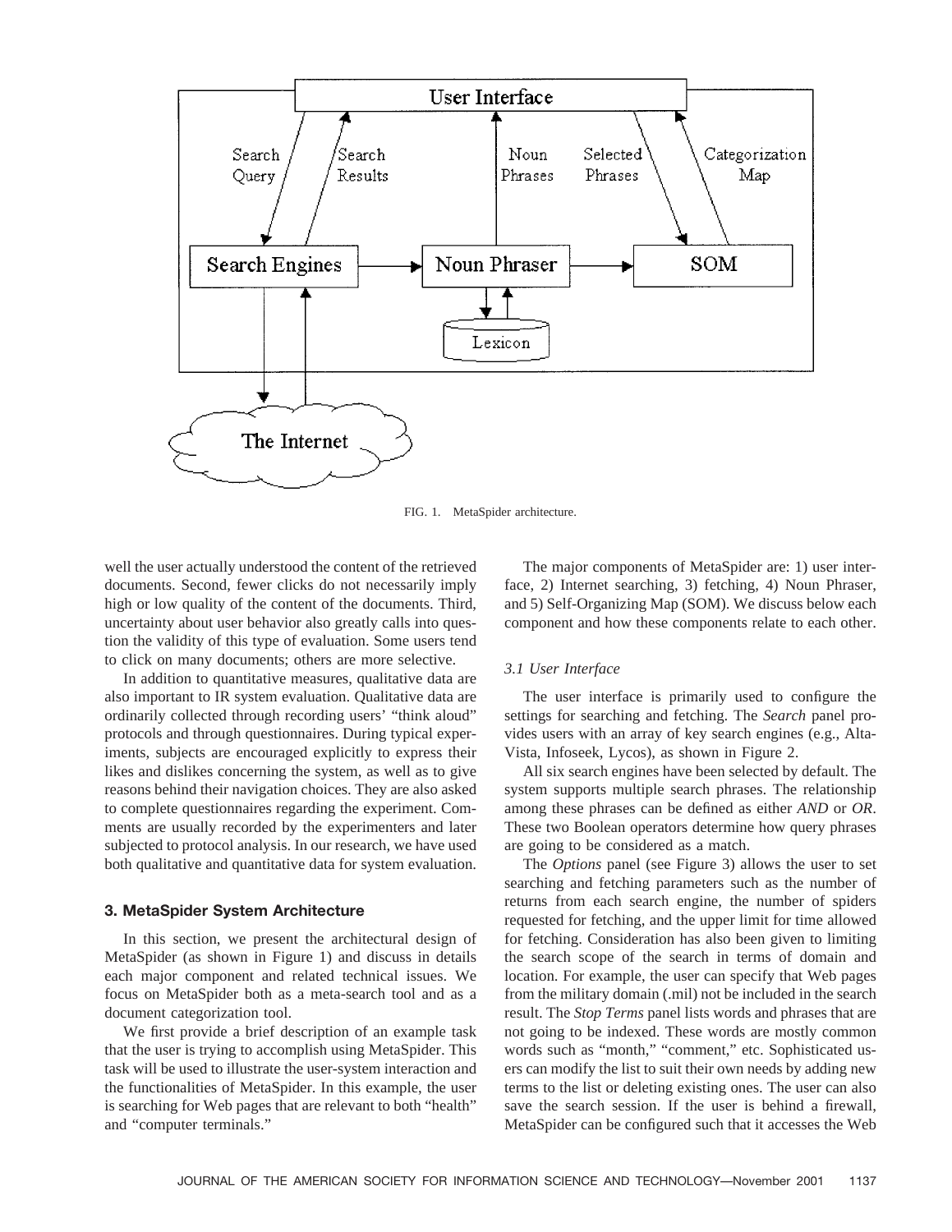

FIG. 2. MetaSpider: User interface.

through a proxy server. A *Help* file describing how to use MetaSpider is provided to users.

## *3.2 Searching Component*

MetaSpider sends out queries to the multiple search engines selected and collects the results. On the *Search Result* panel, users can see the URL address of each document, its ranking in the search engine that returns it, and the title of the document. Clicking on the *Rank* tab, users can get search results in ascending or descending rank order. A click on any document listed will allow the user to view the actual Web page.

The current version of MetaSpider performs a weeding routine to eliminate "bad" pages from the set of documents returned by the underlying source search engines. The ranking of the remaining "good" pages is based on the relevance scores provided by source search engines; no re-ranking operations are performed. From our experience, this approach seems to work well on small document sets. Whether re-ranking will have significant impact on system performance on large document collections remains a future research topic.

#### *3.3 Fetching Component*

MetaSpider has a *GoodURL* mechanism that performs a real-time check of each candidate Web page returned by the search engines to sift out invalid pages. Invalid pages are candidate pages that do not contain the exact phrase supplied by the user. In our example, as the user queries "health" and "computer terminals," the *GoodURL* mechanism will filter out a large proportion of documents, such as those referring to just "health" or "computer" in general. MetaSpider uses different icons to distinguish between "Good" URLs and all others. As shown in Figure 4, documents with no exact phrase match are preceded by a globe icon with a red X sign, whereas good URL documents are marked by a regular globe icon.

To achieve high categorization quality, MetaSpider chooses to fetch from the Internet only "good" Web pages, selected by Web spiders running in a multithread mode designed for time efficiency. The robot exclusion protocol is also implemented such that the spiders will not access sites where the Web master indicates that robots are not welcome. Despite all our efforts to improve response time, the downloading process is inherently slow (largely influenced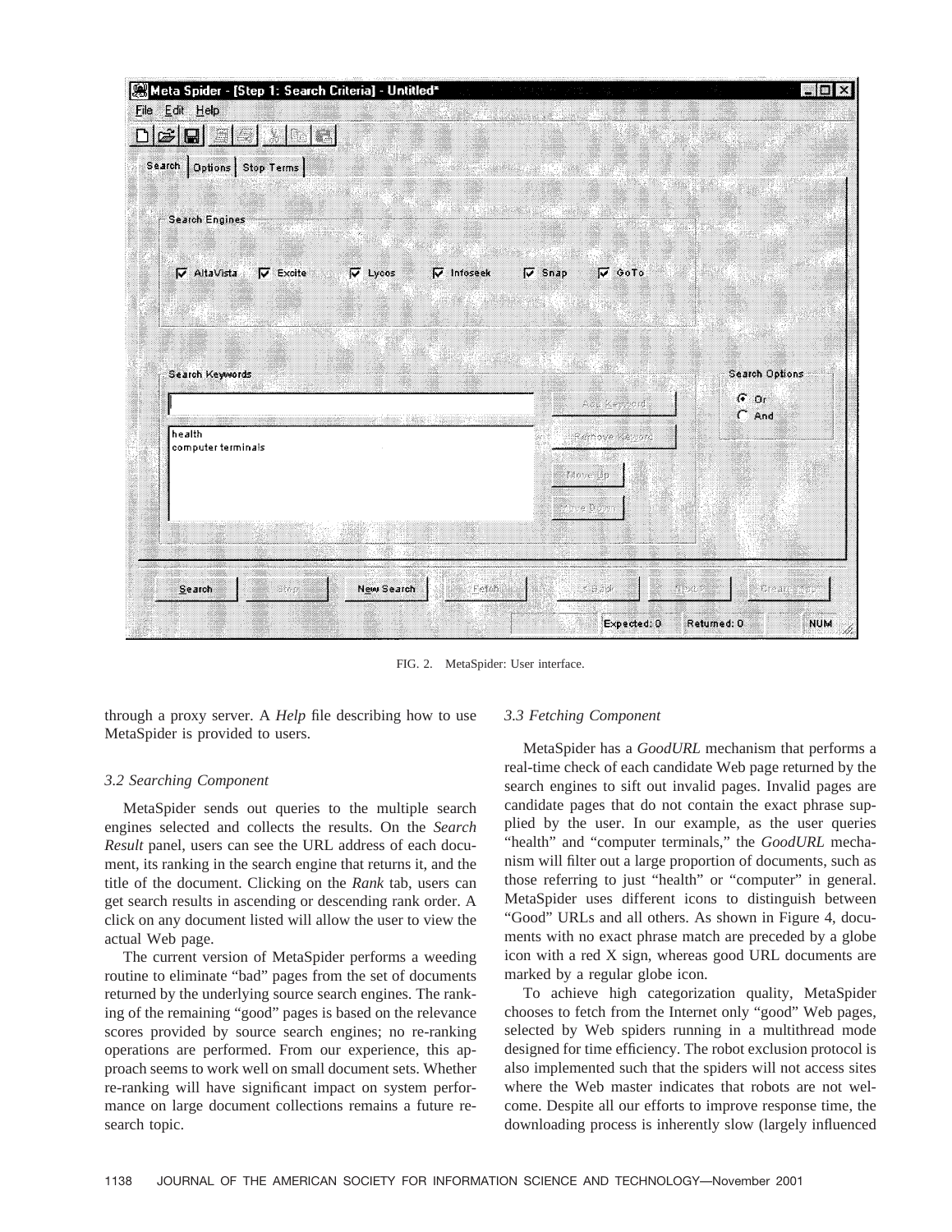

FIG. 3. MetaSpider: Spider options.

by server responsiveness and network connectivity). As a result, time responsiveness of MetaSpider, at a certain stage of search, is compromised. In our research, high clustering quality is given priority over speed. Zamir and Etzioni's research on *Grouper* (1999) shows the same design tradeoff but a different design decision. Their approach clusters only the snippets returned by the search engines, therefore enabling quick response time.

## *3.4 Noun Phraser*

Arizona Noun Phraser (AZNP), developed by our research group, is the tool used in MetaSpider to index the key phrases that appear in each document retrieved by the Internet spiders. It extracts all the noun phrases from each document, based on part-of-speech tagging and linguistic rules (Tolle & Chen, 2000). AZNP has three components. The tokenizer takes Web pages as text input and creates output that conforms to UPenn Treebank word tokenization rules by separating all punctuation and symbols from text without interfering with textual content. The tagger module assigns every word in the document a part-of-speech designation. The phrase generation module converts the words

and associated part-of-speech tags into noun phrases by matching tag patterns to a noun phrase pattern established by linguistic rules. For example, the phrase "visual display terminal" would be considered a valid noun phrase because it matches the rule that an adjective-noun-noun sequence forms a noun phrase. The occurrence frequency of every phrase is recorded and sent to the user interface.

Phrases are listed in descending order of frequency, as shown in Figure 5. Clicking on any phrase, the user can view a list of documents that contain the key phrases from the entire document set retrieved, as shown in Figure 6. A further click on the document title will take the user to the actual Web site. By default, all these phrases will be sent to the SOM for automatic categorization. However, users are allowed to deselect any of the phrases.

## *3.5 Self-Organizing Map*

In order to give users an overview of the set of Web pages collected, MetaSpider employs the Kohonen SOM to automatically cluster the Web pages collected into different regions on a 2-D map (Fig. 7) (Chen et al., 1998). Each region is labeled by the phrase best describing the key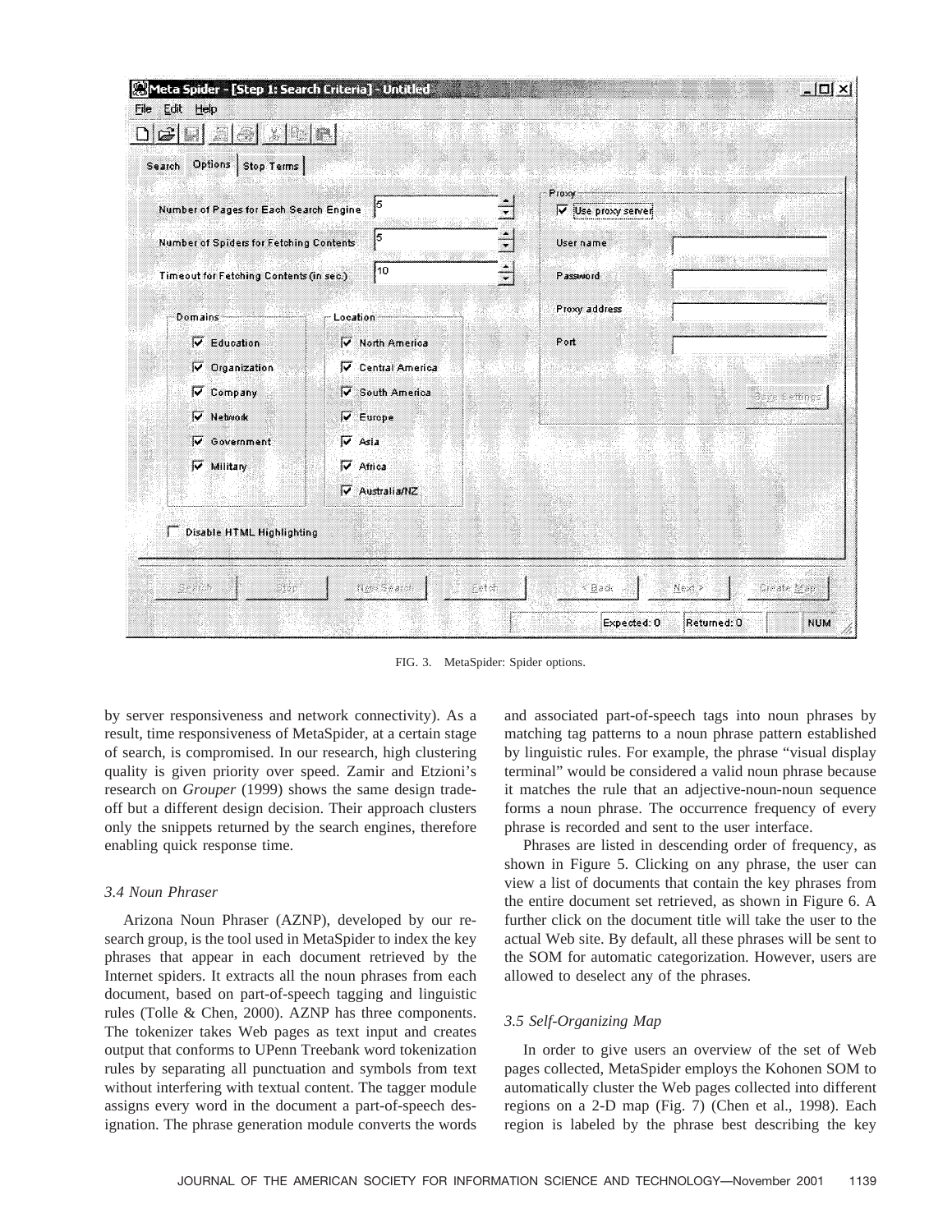| Results<br>Good URLs Document View<br>Location | Search    | Rank           | Keywords                   | Title                                          |
|------------------------------------------------|-----------|----------------|----------------------------|------------------------------------------------|
| http://www.abdex.com/                          | Snap      | 1              |                            | Abdex, Inc. - Speech Input                     |
| http://www.uic.edu/depts/lib/lhsu/com          | Lycos     | 4              | health                     | <b>QUIC:Library of the Health Sciences-Url</b> |
| http://www.salinaspd.com/RFP.html              | Infoseek  | 1              | health ,computer terminals | Title not found                                |
| http://www.studyweb.com/                       | GoTo      |                |                            | StudyWeb                                       |
| http://www.wwseterminals.com/                  | Excite    | 1              |                            | Wyse Terminals, ADDS Terminals, Link           |
| http://www.fec.gov/pages/service.html          | AltaVista | 1              | computer terminals         | FEDERAL ELECTION COMMISSION                    |
| http://spinalinks.com/edwardbrown/             | Snap      | 2              | health                     | Dr. Edward Brown, Chiropractor, Jersey.        |
| http://www.insideinfo.com/security.htm         | Lycos     | 2              |                            | Error retriving page.                          |
| http://www.ergonomics.org.uk/consult           | Infoseek  | $\overline{2}$ |                            | socket was closed                              |
| http://md.hscbklyn.edu/                        | GoTo      | 2              | health                     | <b>QQQQQWelcome to the SUNY Downs</b>          |
| http://www.primenet.com/~midwcs/in             | Excite    | $\mathbf{2}$   | health                     | Welcome to Midwest Computer Support            |
| http://www.homestudies.co.uk/master AltaVista  |           | $\overline{2}$ | computer terminals         | childs desks - bedroom workstations - col      |
| http://cnn.com/ASIANOW/asiaweek/9              | Snap      | з              | health                     | ASIANOW - Asiaweek                             |
| http://compreviews.tgn.com/compute             | Lycos     | з              | health                     | Computers and Your Health - Computer:          |
| 變變 http://www.yosemite.com/http/visitbur       | infoseek  | з              |                            | <b>Visitor's Bureaus</b>                       |
| http://www.macontelegraph.com/                 | GoTo      | з              |                            | Welcome to MaconTelegraph.com                  |
| http://www.muhealth.org/~informatio            | Excite    | з              | health ,computer terminals | Computer Terminals, Wellness Guide             |
| http://www.nws.noaa.gov/wordout.sht AltaVista  |           | з              | computer terminals         | How the NWS Gets the Word Out                  |
| http://www.pc.ibm.com/wwWhealthyco<br>52.      | Snap      | 4              |                            | IBM - Healthy Computing                        |
|                                                |           |                |                            |                                                |

FIG. 4. MetaSpider: Fetching.

concept most representative of the cluster of Web pages in that region (e.g., "computer eye strain").

The SOM algorithm creates an intuitive, graphic display of important concepts contained in textual information (Lin et al., 1991; Orwig et al., 1997). In the context of Internet searching and browsing, the size of the region color block indicates the relative significance of the phrase to the documents collected. The relative proximity reveals the distance between the two concepts presented by the respective phrases.

Sophisticated users can tailor the AZNP by deselecting some of the trivial phrases to make the most sense of the map. For example, on the initial map created for "health and computer terminals," "health" and "computer terminals" take up the whole area. To allow other words or concepts to be seen, users can go back to the AZNP page and deselect such frequently appearing terms as "computer terminals" to permit inclusion of terms such as "repetitive stress injury," "eye strain," and "ergonomics," as shown in Figure 7. Self-organizing map provides very convenient browsing. It is especially helpful when the number of documents is large (Chen et al., 1996). The user can click on any of the labeled regions to go to the list of Web pages that contain the corresponding phrases.

## **4. Evaluation Methodology**

## *4.1 Experimental Tasks*

We conducted a user study to evaluate the proposed approach, implemented in the MetaSpider system. The main research question explored was, "Is MetaSpider effective and efficient in helping users locate useful information on the Web and understand the retrieved document set as a whole?"

Because MetaSpider has been designed to facilitate and integrate both document retrieval and automated categorization, traditional evaluation methodologies that treat document retrieval and categorization completely separately are not directly applicable. We have developed a new evaluation framework based on theme identification. Within this framework we have designed experimental tasks to permit evaluation of the extent to which combined document retrieval and categorization facilitate users' identification of major themes related to a certain topic in a given search session. This evaluation and the related evaluation methodology are among the intended research contributions of the research reported in this article.

We first report on how experimental tasks were generated. Six of the 50 topics created by the National Institute of Stan-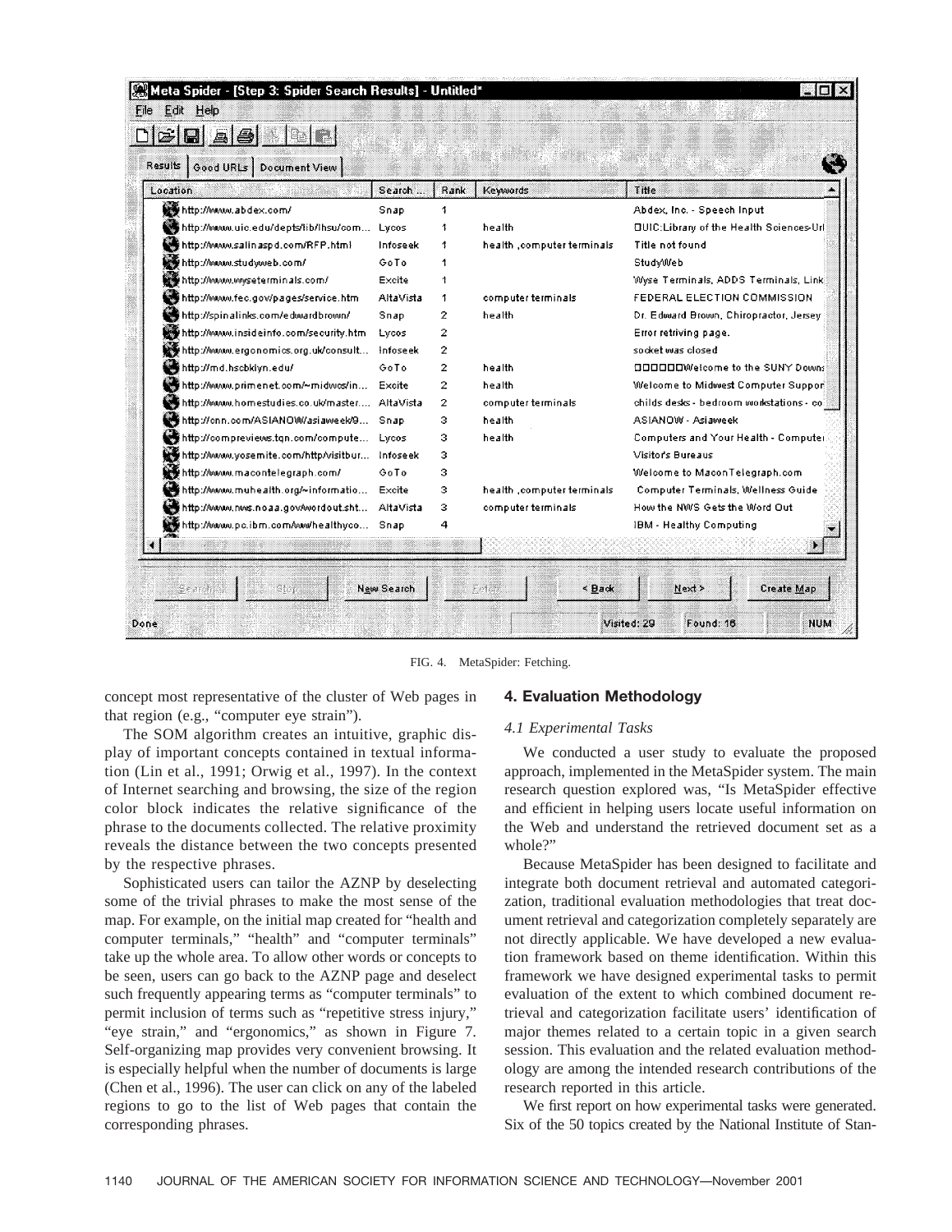

FIG. 5. MetaSpider: Phrase analysis.

dards and Technology (NIST) for the TREC-6 ad hoc task were selected and modified for use in the context of Web searching. The TREC (Text Retrieval Conference) series is sponsored by the NIST and the Defense Advanced Research Projects Agency (DARPA) to encourage research in IR from large text collections. We based our experimental tasks on six TREC topics for the following reasons. First, TREC strives to provide a common task evaluation that allows cross-system comparisons (Voorhees & Harman, 1998), which is consistent with our user study. Second, TREC-6 tasks have been well studied and many evaluation results can be found in the literature (Cormack, Palmer, & Clarke, 1998; Singhal, 1998), providing a solid foundation and reference framework for our research. Third, TREC-6 topics are amenable to iterative query construction methods, permitting users to look at individual documents retrieved by the ad hoc queries and then reformulate the queries based on the documents retrieved.

The six topics we used in our experiments were:

- Hubble telescope achievement
- Implant dentistry
- Radio waves and brain cancer
- Undersea fiber optic cable
- New fuel sources
- Health and computer terminals

Each of the topics defines an information need accompanied by a short description regarding the task, the domain involved, and the related questions. Here is an example:

Topic Title: *Health and computer terminals*

Description: *Is it hazardous to the health of individuals to work with computer terminals on a daily basis? What are the potential problems?*

Given such a search task, subjects are expected to summarize the findings of their Web searching or browsing (facilitated by the IR system being evaluated) as a number of themes. In our experiments, a theme was defined as "a short phrase, which describes a certain topic." Phrases like "repetitive stress injury" and "suppression of immune system" are examples of themes in our experiments. By examining the themes that subjects came up with using different search tools, we were able to evaluate how effectively and efficiently each IR system helped a user locate a collection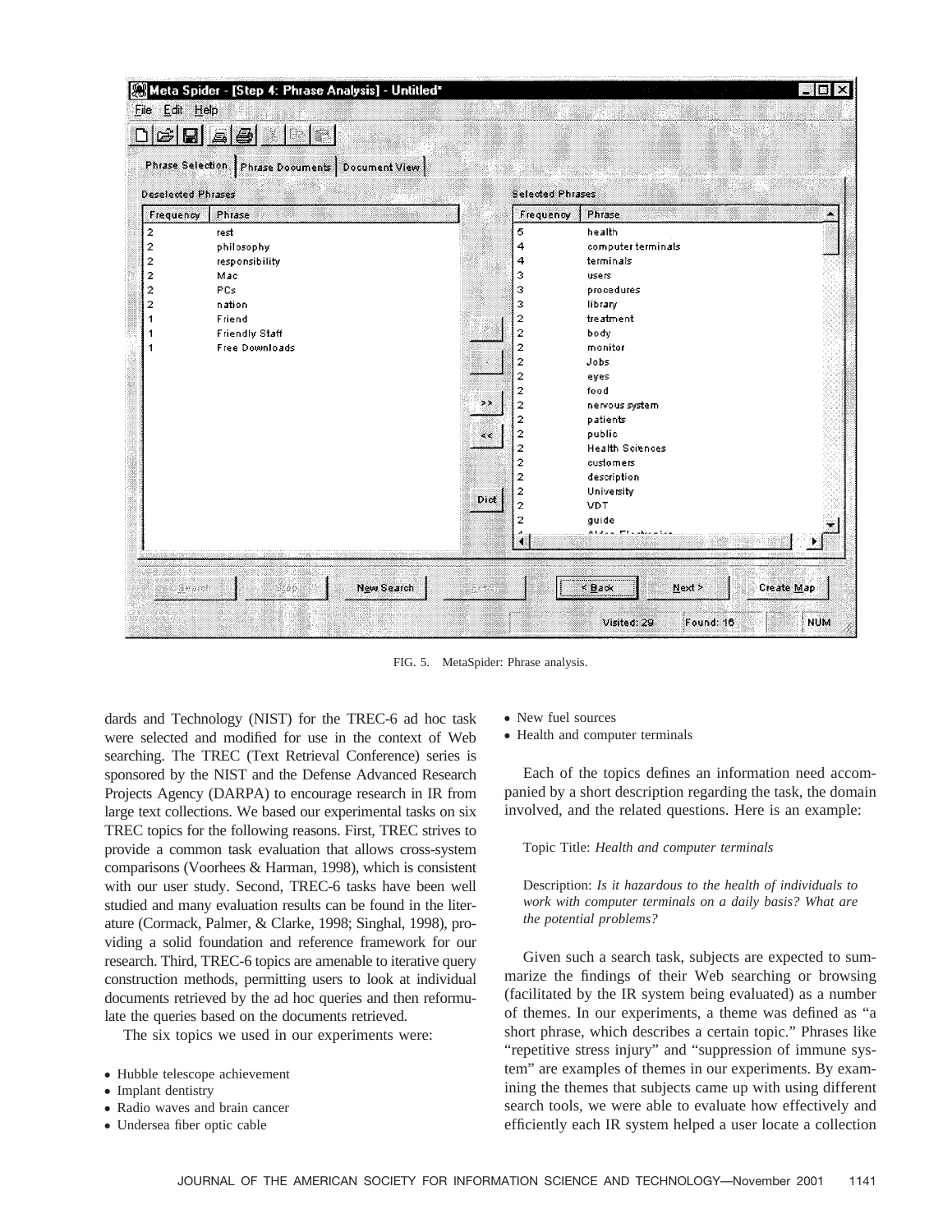

FIG. 6. Web pages grouped by key phrases.

of relevant documents from the Web and gain a general understanding of the returned documents.

#### *4.2 Experimental Design and Hypotheses*

In our experiments, MetaSpider was compared with two closely related IR systems: MetaCrawler and Northern-Light. MetaCrawler, developed at the University of Washington, is a widely used meta-search engine. It provides features such as the analysis of relevance rankings from source search engines, and the elimination of duplicates (Selberg & Etzioni, 1997). Recently, MetaCrawler has added the query expansion feature to assist users in formulating queries and narrowing the search scope by displaying related search topics. NorthernLight is a commercial search engine that organizes its retrieved documents in what are known as "custom search folders." Those folders are based on information type (e.g., press release, current news, special collection), subject, language, or source (e.g., government site, educational site). NorthernLight does not reveal the method used to create these folders.

Our study addressed the research question concerning whether MetaSpider effectively and efficiently supports the

user's ability to locate useful information and to understand a retrieved document as a whole. We used precision and recall for theme identification as the primary measures of effectiveness as follows:

## *precision*

$$
= \frac{number\ of\ correct\ themes\ identified\ by\ the\ subject}{number\ of\ all\ themes\ identified\ by\ the\ subject}
$$

#### *recall*

$$
= \frac{number\ of\ correct\ themes\ identified\ by\ the\ subject}{number\ of\ correct\ themes}\ identical\ by\ expert\ judges}
$$

A theme is considered correct if the expert judges considered that it matched with one of the themes generated earlier by the same expert judges.

Because MetaSpider needs to fetch all the located Web pages from the Internet, it takes significantly more time than the other two systems in terms of the CPU time. However, the CPU time does not directly reflect the time needed by a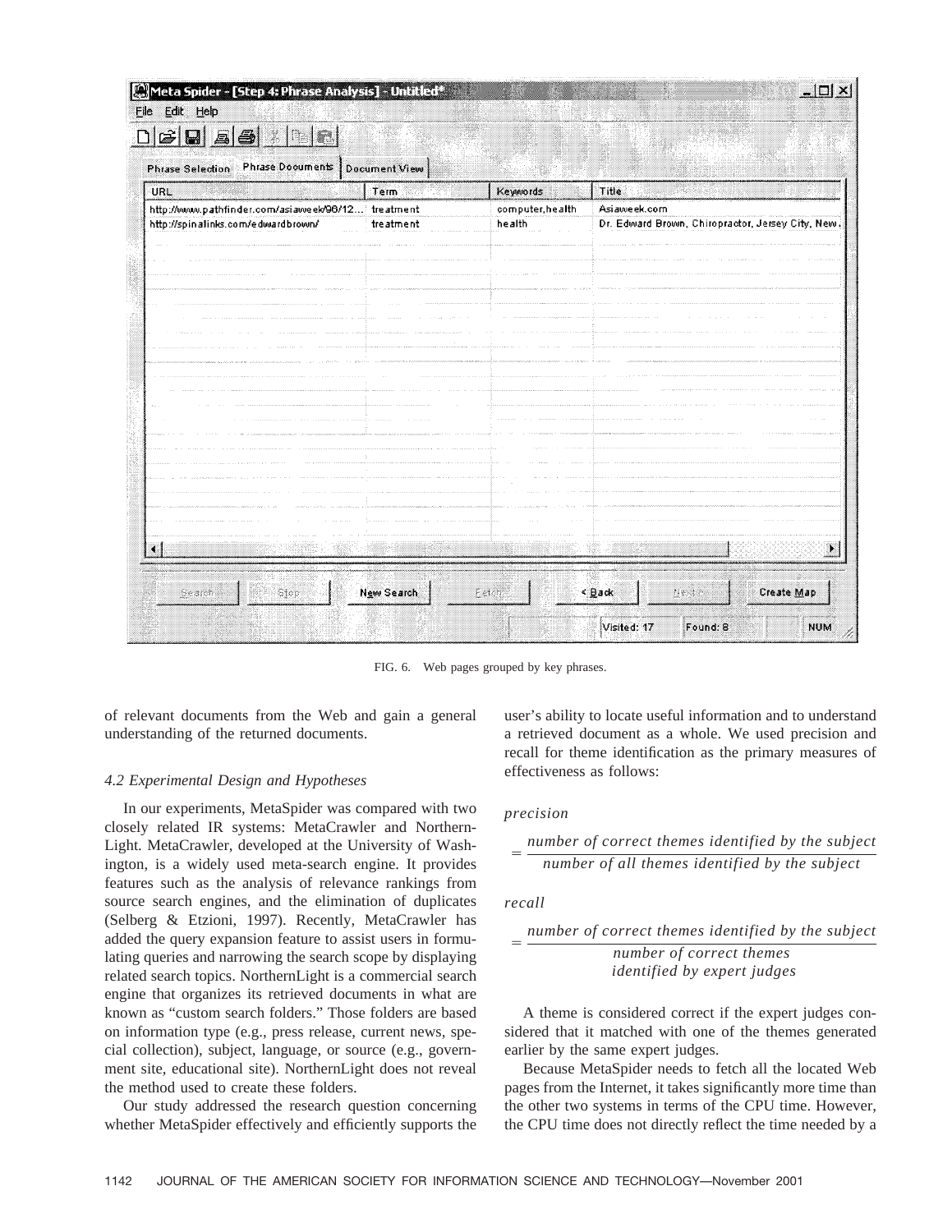

FIG. 7. Documents clustered into different categories in SOM.

user to understand the topic being searched, which is the purpose of this experiment. Therefore, the length of time of a complete user search session was used to measure efficiency. In addition, we recorded and analyzed several secondary measures, including the number of documents browsed and the number of switchings between actual Web documents and ranked document lists. An effective and efficient IR system should require the browsing of fewer documents and less-frequent switching.

The specific hypotheses examined in our user study were:

- *H1*: MetaSpider helps users achieve a higher precision for theme identification than MetaCrawler and NorthernLight.
- *H2*: MetaSpider helps users achieve a higher recall for theme identification than MetaCrawler and NorthernLight.
- *H3*: MetaSpider requires less user time for searching and understanding of Web documents than MetaCrawler and NorthernLight.
- *H4*: MetaSpider users require less manual browsing effort than MetaCrawler and NorthernLight users.

#### *4.3 Subjects and Performance Measurement*

Thirty undergraduate students from a junior-level computer programming class at the University of Arizona were

recruited to participate in our experiments. Although these subjects are all computer literate, some of them have barely done any focused Web searches. In fact, we observed a variety of search strategies adopted by the subjects.

Subjects were assigned information search tasks (described in section 4.1) and required to jot down the themes they had identified after searching on a given IR system. To avoid possible previous influence, each subject was given three different search tasks and was instructed to perform each of them using a different IR system. To avoid a potential fatigue effect, we rotated the order in which each IR system was evaluated. In total, six search tasks were used. Although subjects were not given a specific time frame within which to perform the searches, they were encouraged to stop after 20 minutes (most subjects took less than 20 minutes to finish the tasks).

Two graduate students majoring in library science were recruited as experts to perform all six searches on all the three IR systems under investigation. After spending approximately 2 hours on each search query, these two experts compared notes and agreed upon a list of relevant themes. This list in turn was used as the reference set to compute precision and recall for theme identification of all information search sessions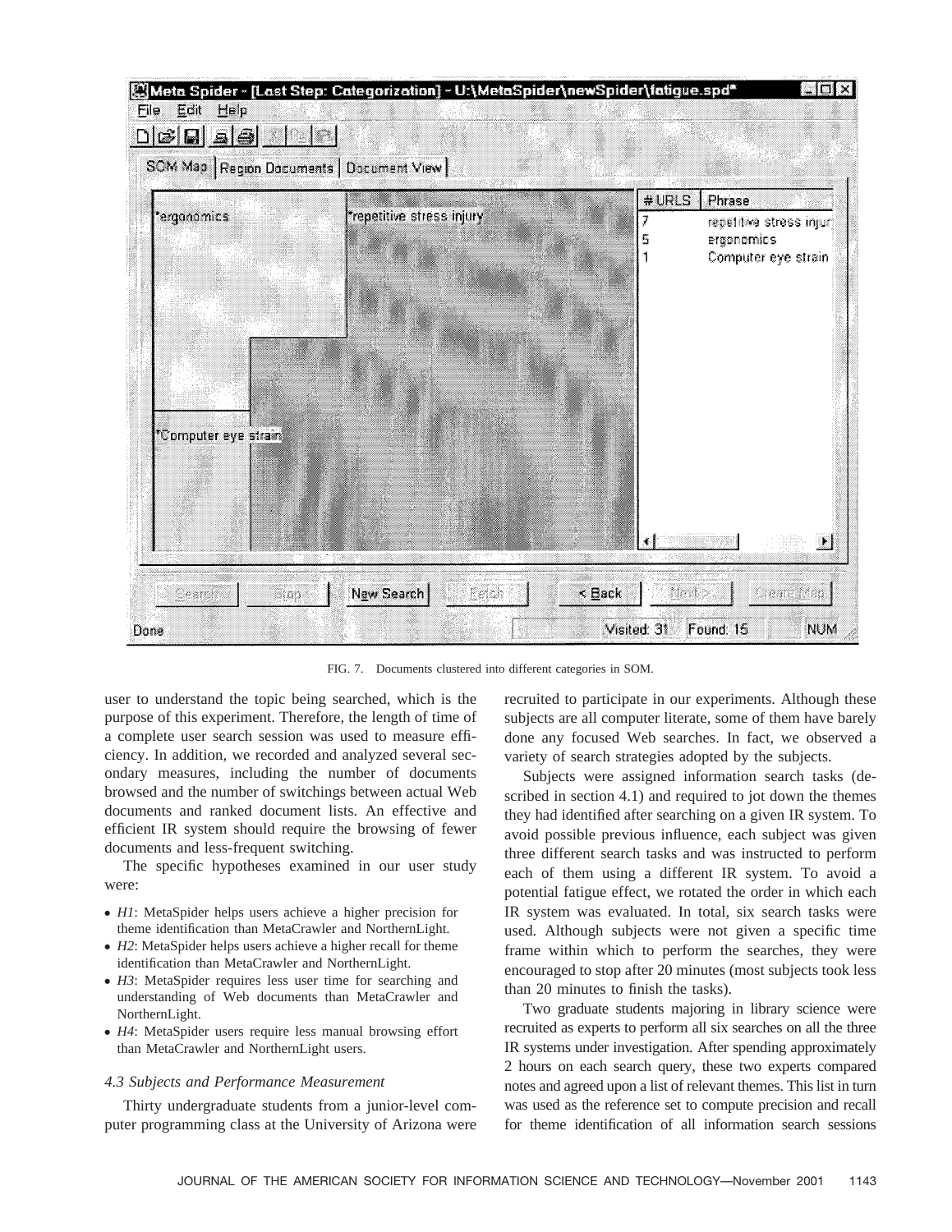TABLE 1. Experimental results.

|            | MetaSpider | MetaCrawler | NorthernLight |
|------------|------------|-------------|---------------|
| Precision  |            |             |               |
| Mean       | 0.816      | 0.697       | 0.561         |
| Variance   | 0.281      | 0.315       | 0.402         |
| Recall     |            |             |               |
| Mean       | 0.308      | 0.331       | 0.203         |
| Variance   | 0.246      | 0.291       | 0.181         |
| Time (min) |            |             |               |
| Mean       | 10.93      | 11.13       | 11.00         |
| Variance   | 4.04       | 4.72        | 5.30          |
|            |            |             |               |

performed by the subjects. The expert judges worked together to look at every theme generated by all the subjects and decided whether it matched with the reference set.

We collected and examined both quantitative and qualitative data. Quantitative data included precision and recall rates, which were used to measure effectiveness, and time spent on each search, which was used to measure efficiency. During the experiments, subjects were encouraged to think aloud, producing qualitative data that were then recorded and studied for major comments and observations. To permit further comparison of the three different systems, subjects also filled out questionnaires at the end of their search sessions.

## **5. Experimental Results and Analysis**

#### *5.1 Experimental Results*

The main quantitative findings of our experiments are summarized in Table 1. Precision and recall rates were computed according to the definitions presented in section 4.2. Time was recorded as the total duration of the search task, including both the response time of the system and the browsing time of the subject. In this section, we discuss in detail these three main measures and present our analysis of two secondary measures: number of documents browsed and number of switching between Web pages and ranked document lists.

## *5.1.1 Precision*

A pairwise *t*-test was applied to compare the three systems as to their precision rate performance. The mean precision rate of MetaSpider (0.816) ranked highest among the three. This confirms our first hypothesis (*H1)* that Meta-Spider would achieve better precision than the other two IR systems. As shown in Table 2, the difference in precision between MetaSpider and NorthernLight was statistically significant (0.013), while the difference between MetaCrawler and MetaSpider was not.

A key contributory factor in the high precision achieved by MetaSpider was that MetaSpider performs real-time indexing and analysis and ensures that every page shown to the user contains the queried keywords. NorthernLight apparently performs no post-retrieval analysis but simply uses

pre-defined categories based on off-line indexing. A careful review of the collected experimental data reveals supporting evidence in addition to statistics that suggests the superiority of MetaSpider in terms of precision. For instance, we found that among all 90 search sessions, Meta Spider had two zero-scores (the subject failed to produce any correct themes), MetaCrawler had two, and NorthernLight had seven.

Although MetaSpider had higher mean precision than MetaCrawler and delivered more consistent performance (lower variance), the difference was not statistically significant. We suspect two major factors contributed to this statistical insignificance. First, MetaCrawler has several features designed to assist the user in searching that MetaSpider does not offer. These features include summarization or description of each snippet and query refinement. Snippet descriptions enable the user to glimpse the general content of a document quickly. Query refinement features expand the original query to include other related topics, a very useful refinement for user who has no background knowledge about the search topic. For example, should a subject get stuck when trying to define and search for "new fuel source", related topics such as "alternative fuel" would be listed to provide critical hints for a better, alternative search query. Subjects were quoted as saying "those descriptions are very helpful" and "those suggested names helped me out." These desirable features helped MetaCrawler maintain a competitive high precision rate. Second, the MetaSpider indexing and categorization tools, i.e., Noun Phraser and SOM, were seldom used by subjects not familiar with them. Sixteen out of 30 subjects indicated that they rarely utilized Noun Phraser and SOM in their searches. Some users essentially stopped at the fetching phase and did not utilize the clustering tool at all.

## *5.1.2 Recall*

A similar pairwise *t*-test was conducted to compare the performances of the three IR systems in terms of recall (Table 2). MetaCrawler ranked highest among the three. However, since none of the pairwise *t* tests showed statistical significance, no definite conclusions can be drawn on our hypothesis *H2*. We suspect that part of reason is the setting of certain experimental parameters. In theory, the SOM clustering approach works best with large document sets. However, concerned about possible time delay at the fetching phase, in our experiments we set the number of

#### TABLE 2. Pairwise *t*-test comparison.

|           | MetaSpider vs.<br>MetaCrawler | MetaCrawler vs.<br>NorthernLight | MetaSpider vs.<br>NorthernLight |
|-----------|-------------------------------|----------------------------------|---------------------------------|
| Precision | 0.540                         | 0.360                            | $*0.013$                        |
| Recall    | 1.000                         | 0.139                            | 0.304                           |
| Time      | 1.000                         | 1.000                            | 1.000                           |

\* The mean difference is significant at the 0.05 level.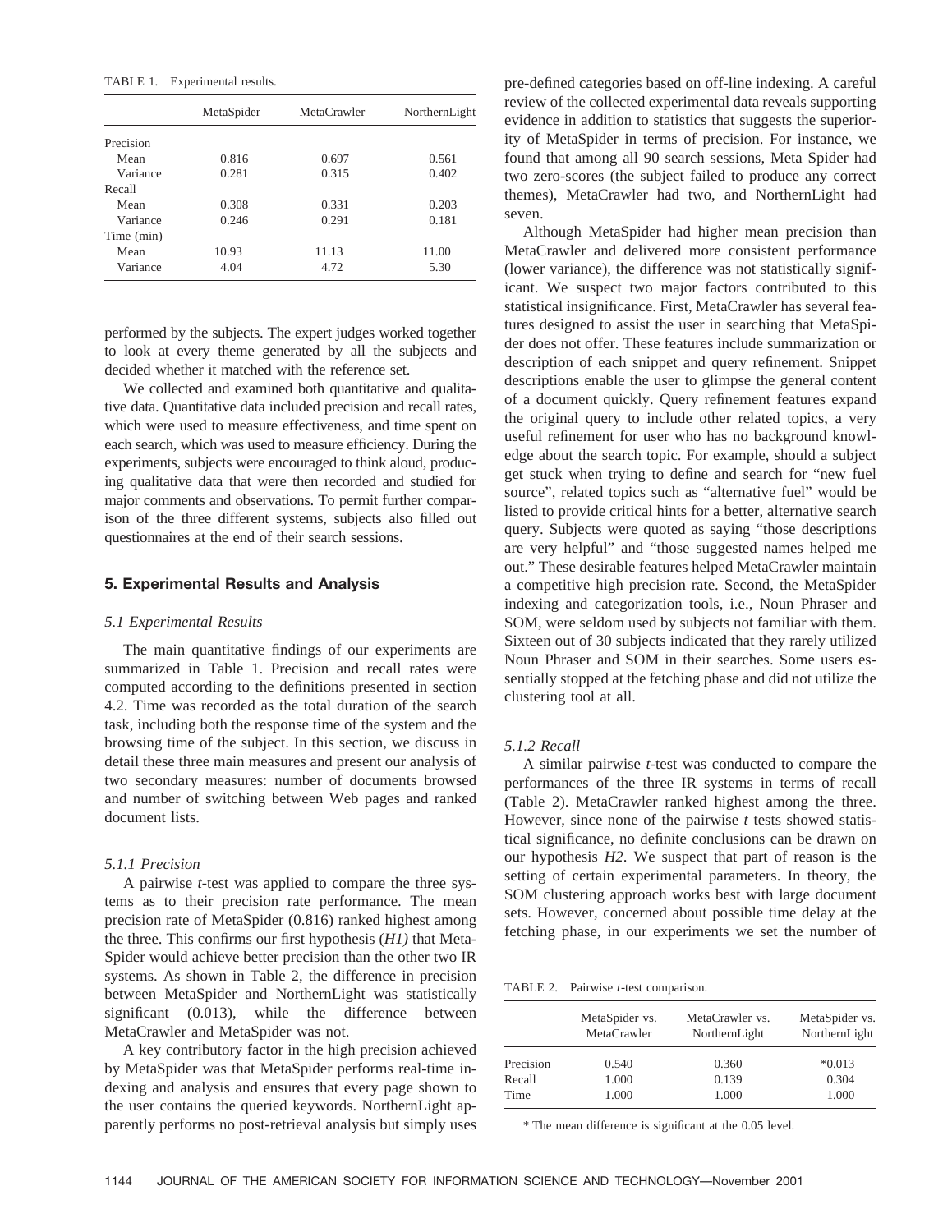documents returned from each search engine at five. This guaranteed timely responsiveness of the system but severely limited input to the post-retrieval clustering. As a result, the recall performance of MetaSpider may have been adversely affected.

# *5.1.3 Time*

The *t*-test results show that the three search methods did not differ significantly in time requirements (Table 2). MetaSpider requires the least search time among the three systems, but *H3* is not confirmed as the differences are not statistically significant. As defined in the previous section, the time used for comparison is the total searching and browsing time. Real-time indexing and fetching, which usually takes more than 3 minutes, were also included in the total time for MetaSpider. In other words, we anticipate that MetaSpider requires less user time and effort in the whole search process, because the user only needs to browse the post-processed and categorized results.

## *5.1.4 Manual Browsing Effort*

One of the assumptions of our experiments was that fewer documents browsed and a smaller number of times the user switched between actual Web pages and the document list indicate a need for less mental effort. These two measures have been collected and analyzed, as shown in Table 3. The number of documents browsed using either MetaCrawler or NorthernLight is greater than that using MetaSpider. Use of MetaCrawler or NorthernLight also required more switching than using MetaSpider. These figures to some extent support (although not statistically significantly) our hypothesis (*H4*) that MetaSpider provides a higher level of automation and requires less user browsing effort.

## *5.2 Strengths and Weaknesses of MetaSpider*

Based on subjects' spontaneous reactions during searching and their general comments, we performed a verbal protocol analysis that revealed three main areas of user feedback: interface, searching, and clustering.

# *5.2.1 User interface*

Subjects indicated that they liked the clean, simple design of MetaSpider. "The interface is clear-cut, looks very professional." Subjects also appreciated some of the design details, considering them convenient for browsing and intuitive to use. "I like the globe symbol with the red cross on it for bad pages. It is very straightforward."

However, the interface also received many suggestions from the subjects for improvement. For instance, the *back* and *next* buttons on MetaSpider received much criticism. The MetaSpider interface consists of five panels progressing from searching to generating the SOM. The *back* and *next* buttons are used for navigating through different panels, but

TABLE 3. Comaprison of manual efforts.

|                    | MetaSpider | MetaCrawler | NorthernLight |
|--------------------|------------|-------------|---------------|
| Documents browsed  | 5.36       | 7.98        | 5.86          |
| Times of switching | 3.23       | 4.20        | 4.16          |

not for switching windows in the same panel. Tabs such as *Good URL* and *Document view* accomplish within-panel window switching. Subjects who are accustomed to simple Web browser navigation found the distinction between within-panel and interpanel switching confusing.

Another useful suggestion relates to the display of words. Many subjects recommended keywords be highlighted with a different color and a "find keyword" function be implemented such that the user can quickly spot the keywords and surrounding text in the displayed document.

#### *5.2.2 Searching*

Subjects found it easier to locate useful information using MetaSpider than using other systems, especially when they were searching for multiple phrases. For example, subject 2 was not able to find any useful information using MetaCrawler after trying different query combinations for search task 3 (radio waves and brain cancer). His MetaCrawler queries included "brain cancer and radio wave," "brain cancer," "radio wave," "waves cancer," and "radio cancer." Subject 7's comments about MetaCrawler include "the result related to one word only, not the whole-phrase... [I] look up every single URL and guess." MetaSpider, on the contrary, provides better search support for multiple-phrase queries because MetaSpider looks for exact-phrase matching of the same word sequence. NorthernLight's "Custom Search Folder" seemed to offer somewhat similar support for phrase-based queries. However, as one of the subjects quickly pointed out, "it is not as effective as MetaSpider in grouping because folders limit choices; topics are not related to the keywords."

## *5.2.3 Clustering*

Fourteen out of 30 subjects to varying degrees expressed preferences for using either the Noun Phraser or SOM. Ten subjects clicked on the terms on Noun Phraser to browse the Web pages represented by those terms. Other subjects commented that they liked the interactive analysis feature of SOM. Subject 16 was quoted as saying, "I like the fact that I can click on a map to go to relevant URLs." Subject 25 said, "It (MetaSpider) gives the best analysis of the search results." Subjects were particularly interested in the 2-D (map) display of search results. Among all search sessions, the two shortest ones were completed in 5 minutes and 8 minutes, respectively. In both these sessions, the subjects utilized either SOM or Noun Phraser, or both. Sometimes subjects obtained the themes directly from SOM or Noun Phraser.

Although the subjects who used SOM and Noun Phraser to analyze search results reported that the clustering tool had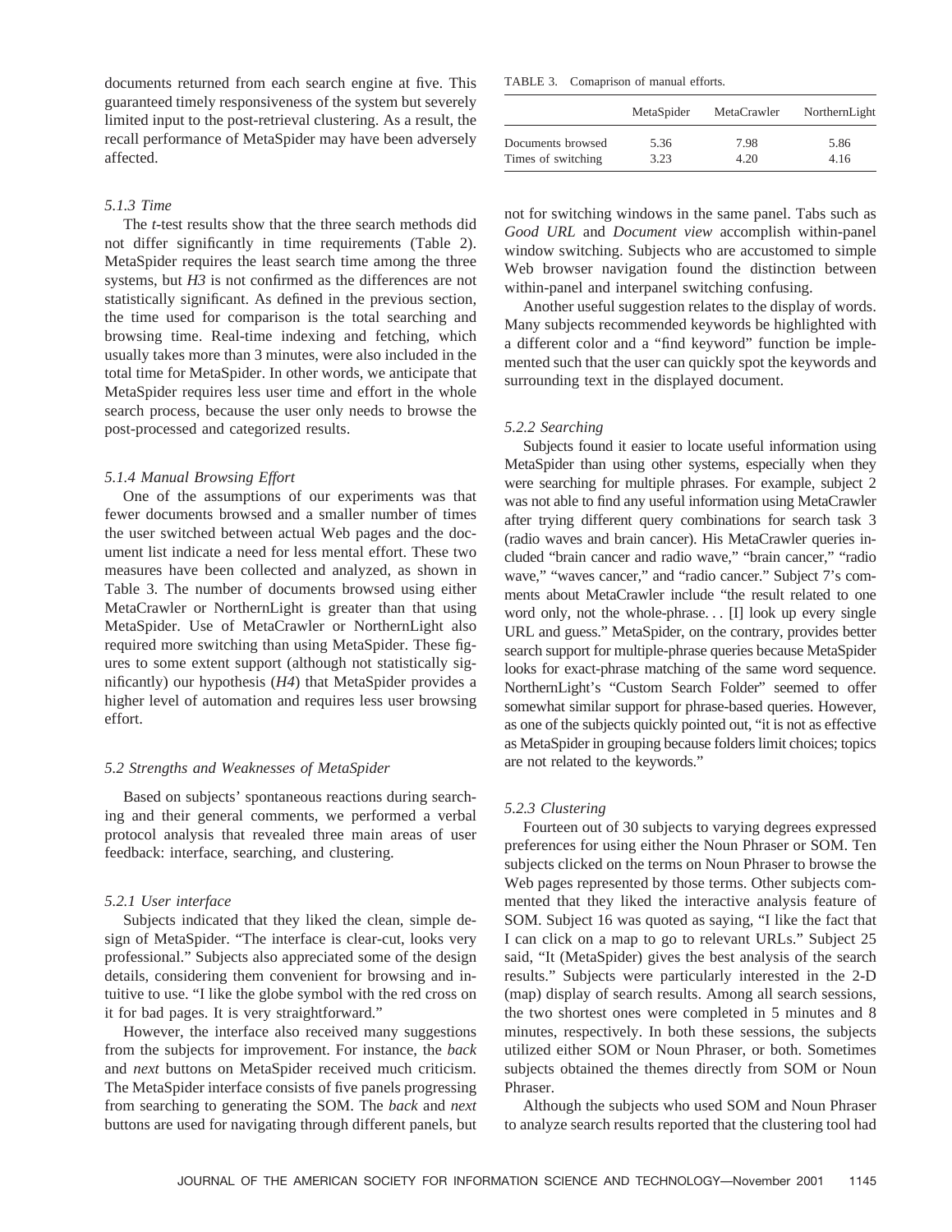improved their information search and theme formation, they were disappointed that SOM failed to give them complete visualization and comprehensive understanding of the documents collected. This can be partially attributed to the small number of documents fetched because the default number of documents returned by each search engine had been set to five. There were only a few documents for the clustering tool to work with after filtering, and we believe that the value and usefulness of clustering could be better demonstrated by working with large document collections. In general, subjects' overall opinion on MetaSpider tended to be positive. Although some subjects expressed confusion about the interface and complained about the time lag, many others commented positively about their experience with MetaSpider. For instance, some subjects claimed that "[MetaSpider] is so much easier" and that "I should have been allowed to do all the searches [using MetaSpider]."

#### *5.3 Discussion*

MetaSpider distinguished itself in our experiments for offering precise information. However, should this high precision be attributed to the two-tier filtering mechanism, to the high clustering quality, or to the combination? Seeking to answer this question, we compared the results of two searching strategies, namely, manual browsing and automatic categorizing.

In post-searching questionnaires, 14 out of the 30 subjects indicated that they found the analysis tools (including Noun Phraser and SOM) helpful. Sixteen considered being given a list of all valid pages (pages that contained the keywords) and actual Web pages to be more helpful. Two subjects thought that both the Web pages and analysis tools were helpful. This could imply that the subjects were more comfortable with traditional manual browsing than with automatic categorizing. Based on the original data collected, we performed some further analysis. We divided the subjects into two groups, those who preferred manual browsing and those who preferred using the categorizing tools provided by MetaSpider. We then compared the mean precision and mean recall achieved by each group, as shown in Table 4. Both the precision and recall levels of the group that preferred using the categorizing tools surpassed those of subjects who preferred manual browsing. In addition, a comparison based on the number of documents browsed also demonstrated that clustering using SOM and Noun Phraser required less user effort than manual browsing.

From our experiments, we observed that individual user's sophistication in using IR systems appeared to influence their degree of comfort in using the clustering tool. Experienced users who knew the frustrations of the so-called "art museum phenomenon" (browsing, but with little specific results) tended to show more interest and appreciation of the facilitation provided by the categorizing tool. Inexperienced users were more comfortable using the traditional ranked list display and browsing documents manually; they also were more conservative in exploring new system features.

TABLE 4. Comparison of manual browsing and automatic categorizing.

|                                  | Manual<br><b>Browsing</b> | Automatic<br>Categorizing |
|----------------------------------|---------------------------|---------------------------|
| Average precision                | 0.75                      | 0.91                      |
| Average recall                   | 0.28                      | 0.34                      |
| Average no. of documents browsed | 62                        | 3.9                       |

# **6. Conclusion and Future Directions**

The research reported in this article is part of an ongoing effort to address Internet searching problems by integrating meta-search engines with textual clustering tools. As a meta-search engine, MetaSpider is designed to offer high precision by collating and further processing documents returned from primary search engines. Post-retrieval processing includes validation, indexing, and categorizing. After verifying the content of the returned Web pages, the Noun Phraser extracts all noun phrases from each document based on part-of-speech tagging and linguistic rules. The SOM automatically and in real-time clusters Web pages into different regions on a 2-D map to give the user a graphical overview of the whole document set. In addition, MetaSpider permits the user to fine-tune the categorization results in an iterative manner to gain different perspectives of the search results. MetaSpider can be downloaded from http:// ai.bpa.arizona.edu/go/download/metaspider/index.html. As a client-side stand alone application, MetaSpider can be easily installed and run, and contains useful features such as saving of user search sessions and caching of past search results.

We present in this article our user evaluation of Meta-Spider. We have developed an evaluation framework based on themes of search topics. The initial evaluation results are promising. They have shown that MetaSpider performs better in precision when compared with several widely used meta-search systems. Because of its built-in automatic indexing and categorizing components, MetaSpider greatly reduces the manual effort required of the user for Web searching and browsing.

For ongoing and future research, we are in the process of extending MetaSpider vertically so that it provides in-depth information support for specific domains. One such system currently under development is a MedSpider specialized in the medical domain and capable of querying and aggregating authoritative medical databases. We are also actively developing multi-agent, collaborative MetaSpider to be used in group settings. Another research direction that we are pursuing is related to developing a multi-lingual Meta-Spider through replacing the current English Noun Phraser with a multi-lingual indexer.

#### **Acknowledgments**

The MetaSpider project was mainly supported by: